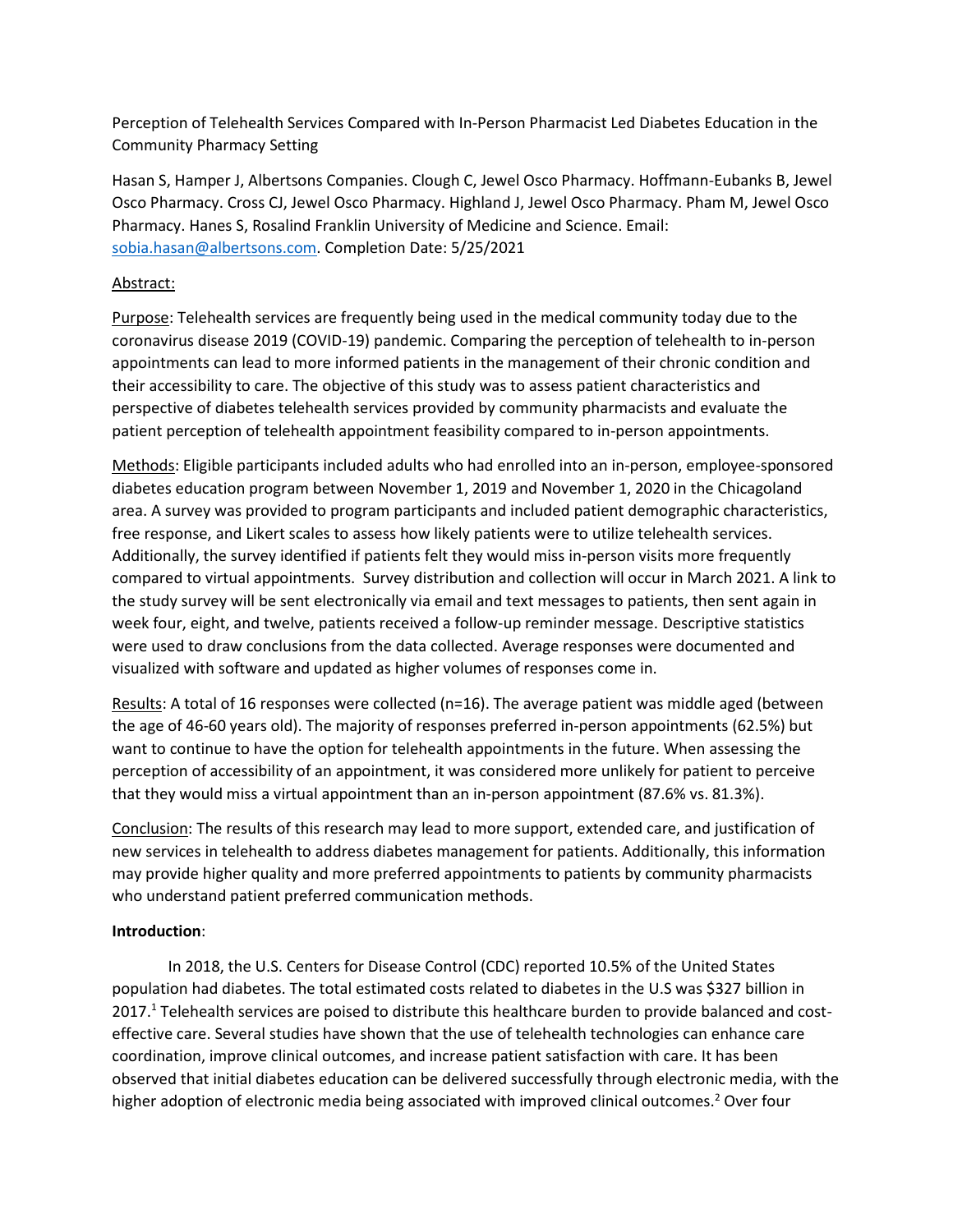months, a study found that a pharmacist-led intervention decreased Glycated Hemoglobin (A1c) level by 1.3%.<sup>2</sup> In this same study, participant satisfaction surveys and qualitative responses indicated that participants were satisfied with the telehealth system.<sup>2</sup> Since telehealth services are in high demand among high-risk populations today due to coronavirus disease 2019 (COVID-19), there is a need for more research on the expansion of the service to promote access to care and elevate the patientpharmacist relationship. Comparing the perception of telehealth and in-person appointments, can lead to more informed patients in a time when they have fewer options to leave the house and promote education. The objective of this study is to assess the patient perspective of diabetes telehealth services provided by community pharmacists and evaluate the patient perception of telehealth appointment feasibility compared to in-person appointments.

Due to the current coronavirus disease 2019 (COVID-19) pandemic, many patients have utilized telehealth visits. Telehealth consists of virtual medical consultation such as through audio and/or video communication for a health appointment. As patients with diabetes undergo chronic disease state monitoring, many have experienced telehealth visits in 2020. Data shows that telehealth technologies can enhance care coordination, can improve clinical outcomes, and can increase patient satisfaction with their care.<sup>3</sup> Telehealth services are in high demand among high-risk populations today. By comparing the perception of telehealth services and in-person appointments there can be more options provided to patients surrounding patient-specific programs. Currently there may be a need to expand telehealth services to promote access to care and elevate the patient-pharmacist relationship but patient buy-in should be taken into consideration before creating and offering programs that use resources and time to develop. If patient interest can be assessed there may be a promotion of telehealth training for community healthcare providers. The primary objective of this study is to assess patient perception of virtual health visits compared to standard in-person health visits. Additionally the secondary objective is to assess the perception of accessibility for both in-person and virtual appointments.

## **Methods**:

The survey and research protocol were approved by Rosalind Franklin University's Institutional Review Board. The survey was given to patients enrolled in an in-person Associate Diabetes Management Program (ADMP) within Albertsons Companies. The survey was sent out through mass email and text message to all enrolled and active ADMP patients within the company. The patients were selected based on predetermined criteria (Figure 1). The message went out to approximately 700 patients on 3/26/2021. Then survey reminder was sent out 4/25/21. Other communication existed through the scheduling program utilized by Albertsons Companies if the patient had any questions or concerns. The survey was populated within Google Forms.

| <b>Inclusion</b>                      | Exclusion                             |
|---------------------------------------|---------------------------------------|
| Patients 21 years old or older        | Enrolled patient on disability within |
|                                       | <b>Albertsons Companies</b>           |
| Active enrollment in the in-person    | Enrolled patients not actively        |
| associate diabetes management program | participating in diabetes program for |
| (ADMP) within Albertsons companies    | documented health reasons             |

Figure 1: Inclusion and Exclusion Criteria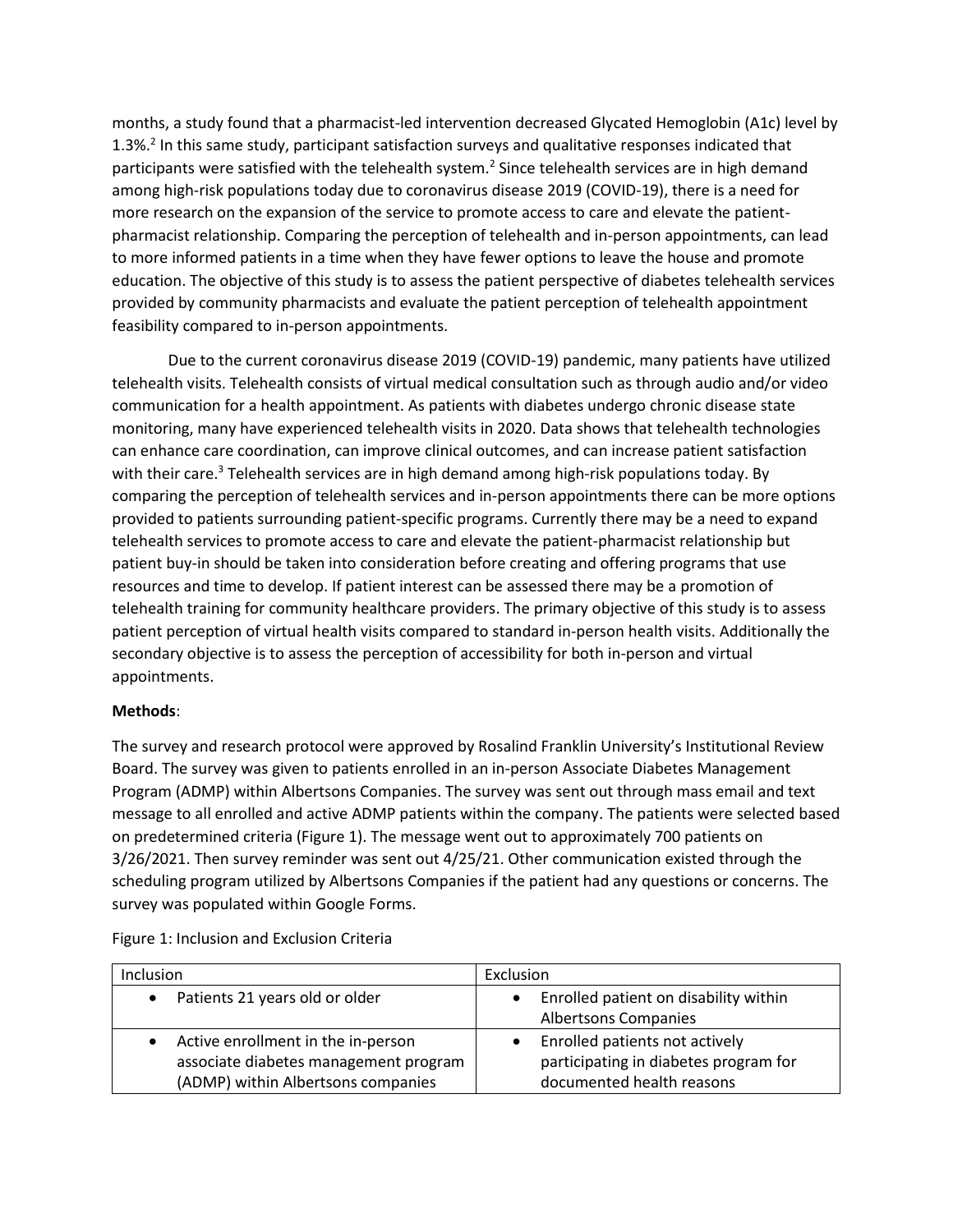Before the survey questions were presented, consent was obtained from the patient and the survey itself consisted of a mixed format. The survey included collecting demographic information with multiple choice questions, one to five-point Likert scales to assess how likely patients were to utilize telehealth services, and free response to collect perceptions patients had. Overall, the survey collected patient characteristics, preference of appointment type (in-person vs. virtual) over time, the likelihood of missed appointment frequency (in-person vs. virtual), and after survey completion the patient was directed to enter a separate link for gift card entry. The separate Google form link collected forms of patient identification and communication.

#### **Results**:

The collection period ran from 3/26/2021 to 4/25/2021. A total of sixteen responses were collected (n=16). In the data collected through the survey, most patients can be classified as middle aged with prior telehealth experience. The demographics of the patients partaking in the survey indicated that 56.3% of survey participants were female and 43.8% of survey participants were male. In the data collected, 75% of respondents were between 46-60 years old and out of the total responses, 62.5% of patients had experience with telehealth visits. The results indicated that most of this patient demographic preferred in-person appointments (62.5%) but want to continue to have the option for telehealth appointments in the future. When assessing the perception of accessibility of an appointment, it was considered more unlikely for patient to perceive that they would miss a virtual appointment than an in-person appointment (87.6% vs. 81.3%).

Those who did not have experience with telehealth may find that this impacts their comparative reflection on their perception of virtual and in-person health appointments. The interest in in-person appointments increased from 37.5% before COVID concerns to 43.8% today which shows a change in perception over time and environmental changes. The results per question below indicate the split among response rates favoring in-person appointments (Figure 2 to Figure 8).

Figure 2: Patient Preferred Health Appointment

Which type of health appointment do you prefer?

16 responses



Figure 3: Patient Preference Between Video Based Telehealth and Phone-Call Based Telehealth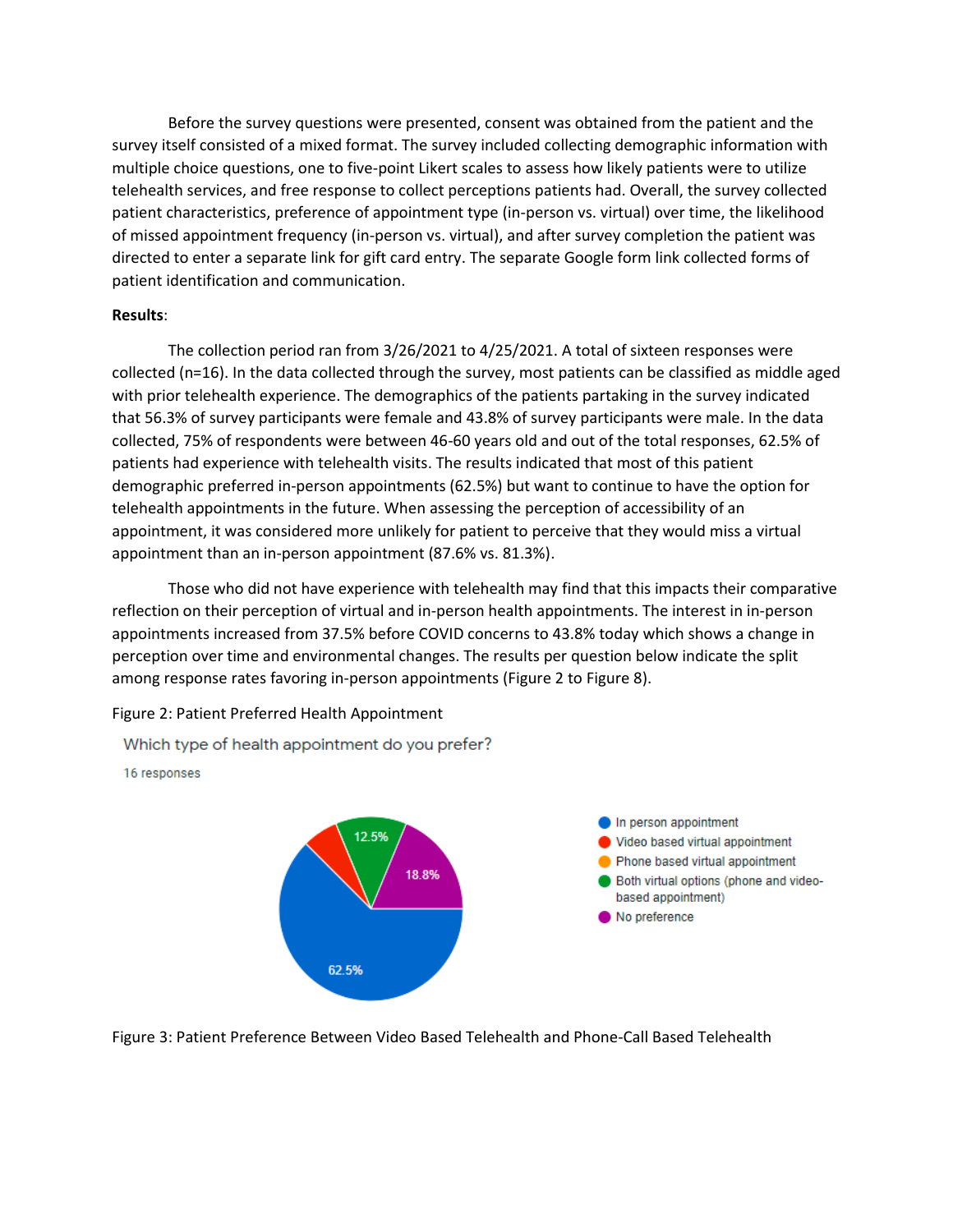I prefer video telehealth over phone call-based telehealth appointments for diabetes management

16 responses



Figure 4: Future Consideration for the Offering of Virtual Health Visits Post COVID-19 Pandemic

With the resolution of the current health crisis, do you think you would want virtual health appointments to remain an option to for diabetes management?

16 responses

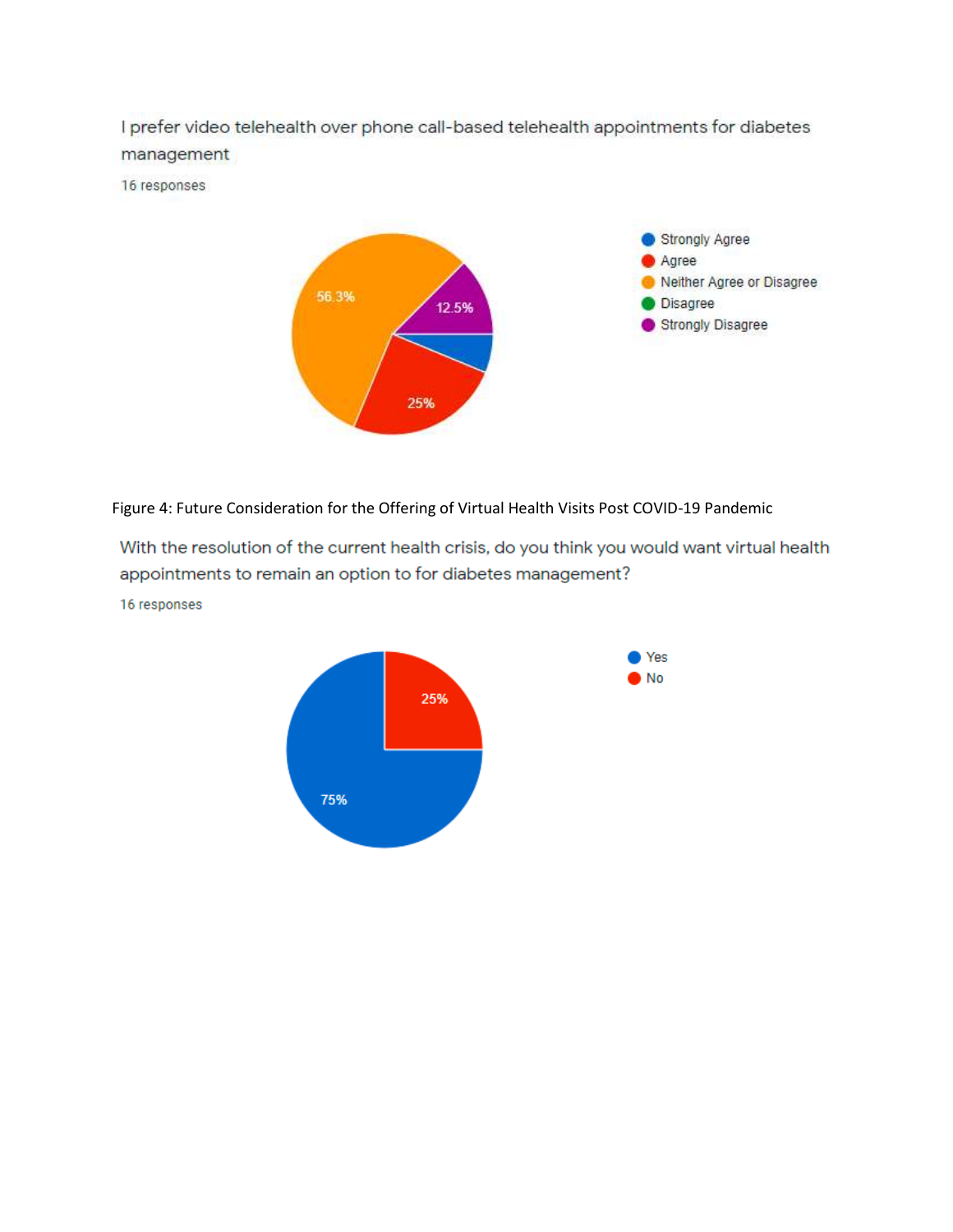Figure 5: Previous Consideration for the Offering of Virtual Health Visits Before COVID-19 Pandemic PRIOR to March 2020, and prior to the concern of COVID-19, I preferred in person visits: 16 responses



Figure 6: Current Consideration for the Offering of Virtual Health Visits Today

NOW I prefer in person visits for diabetes management appointments:

16 responses



Figure 7: Perception of Missed In-Person Health Appointment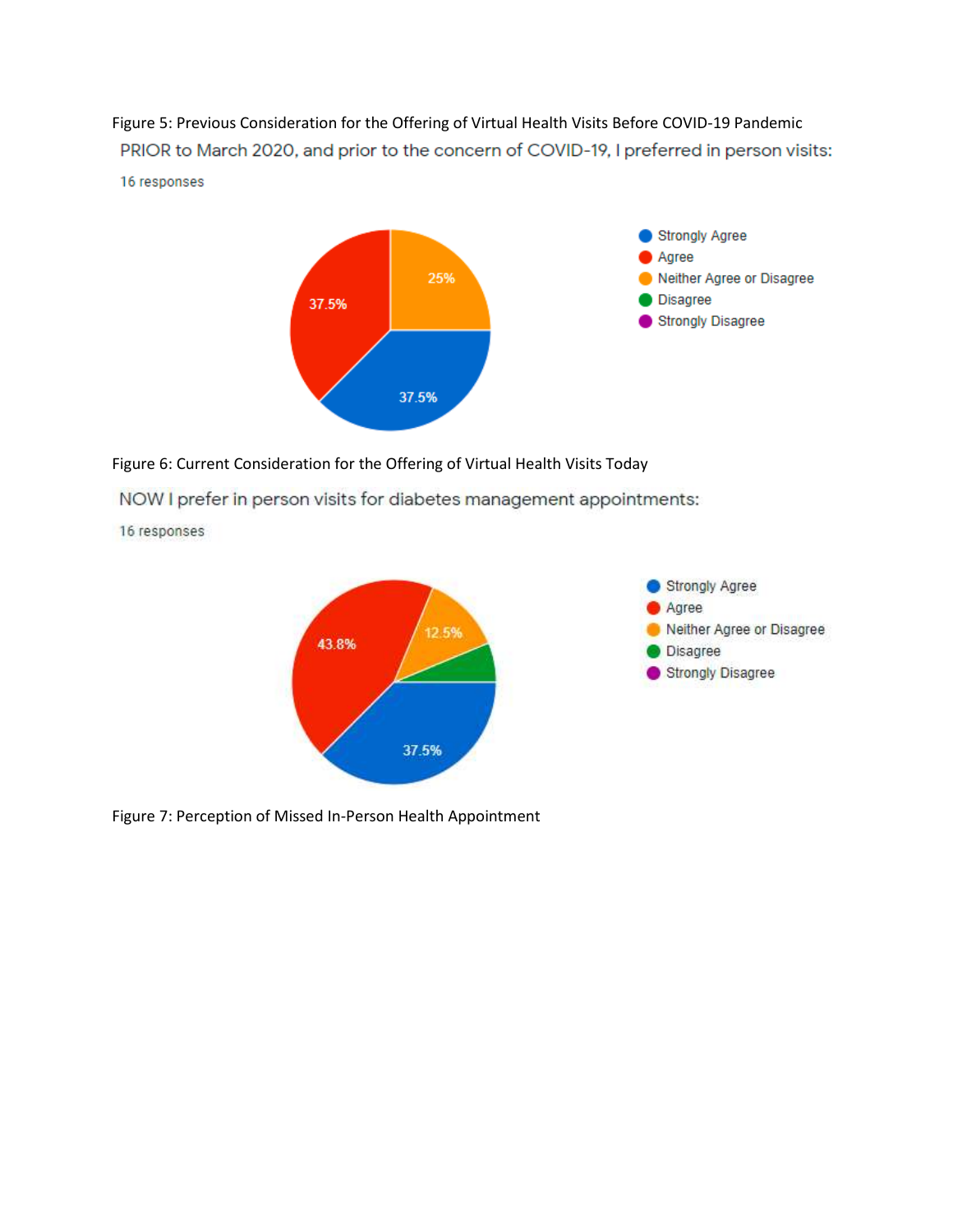How likely are you to miss an in-person health appointment for diabetes management? 16 responses



#### Figure 8: Perception of Missed Virtual Health Appointment

How likely are you to miss a virtual health appointment for diabetes management?

16 responses



Finally in an optional free response question, when patients were asked what factors impacted their perception on virtual health appointments there was a variety of responses. In favor of in-person health appointments, three responses specifically mentioned being face to face in-person allows for more clear discussion, three responses stated that a telehealth appointment does not feel like personal or proper one-on-one care. In favor of virtual health appointments, four responses describe that virtual visit are more convenient and do not interrupt their busy lives as much as in-person appointments do. Two responses state no factors have affected their perception.

### **Discussion**:

Patients within the ADMP program may prefer in-person appointments for a variety of reasons. The program within Albertsons Companies has always been an in-person appointment requirement for the patients since the appointment itself is comprehensive in discussing lifestyle, diet, medications as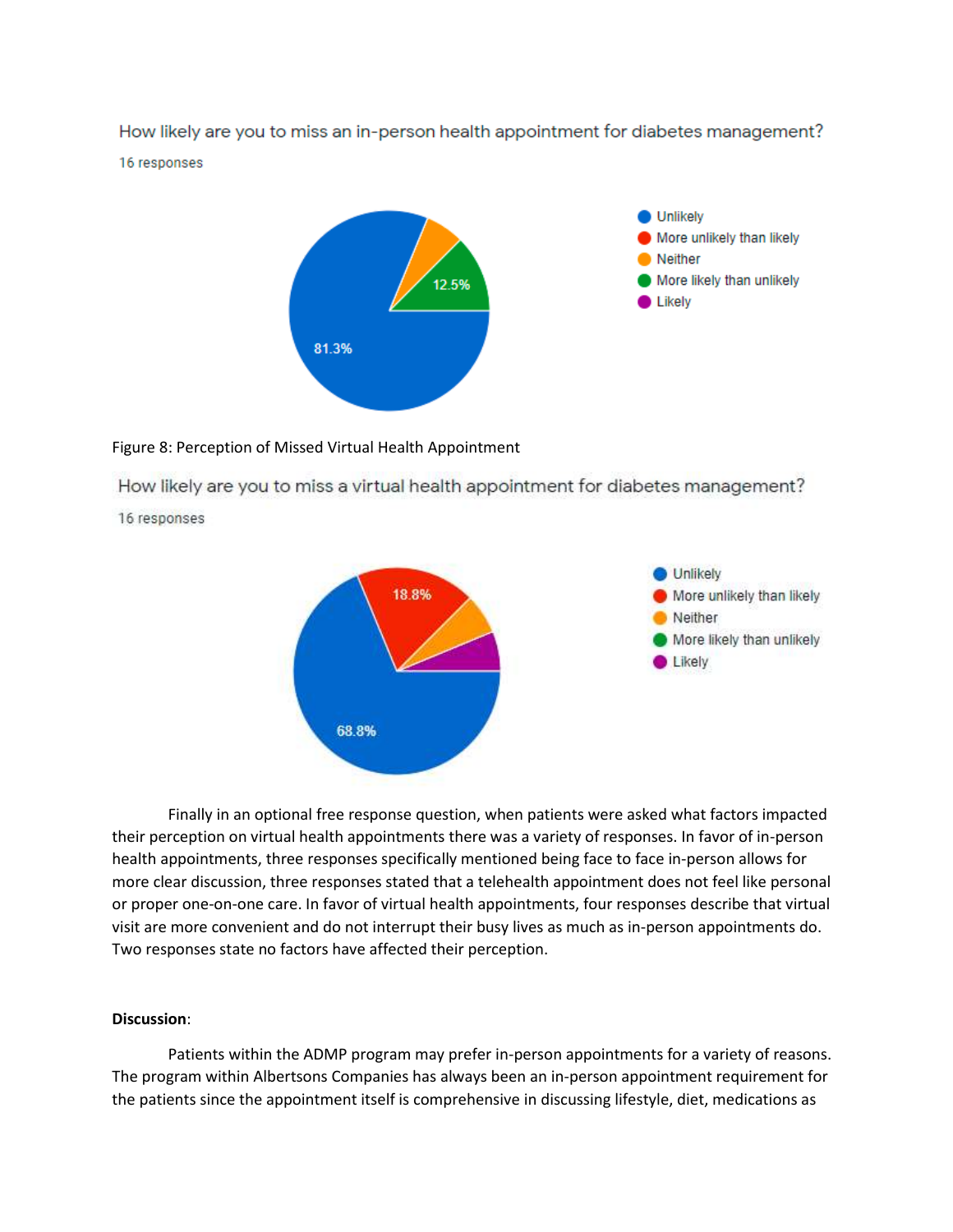well as providing point of care testing: blood pressure, A1c, and cholesterol panel. Due to the nature of the program the patient may see benefit in the comprehensive experience of being in the room with their pharmacist for their appointment and may not see for it to be possible to complete these components over a virtual visit. When looking at the data over missed appointments and patient perception, the missed appointment perception is greater with in person appointments. This can be due to the time and travel dedication that takes place to get to an in person appointment. It was more unlikely for patients to miss virtual appointments than in person appointments.

This study did have limits as it was assessing perception over the duration of the year. This can create a potential for recall bias in patients that may interfere with the results. Additionally, there was a delay in survey distribution from early March to late March. This led to an alteration in the reminders being sent out for the survey. Instead of three reminders going out there was only time for 1 survey send out before the collection period ended. This may have limited potential responses being entered. Finally, the data set was small, the response rate was near 2.28% and may lead to questions regarding the utilization of this communication platform for the patients in the program. Further research could compare response rates from the scheduling and communication platform used.

In summary patients generally preferred in person appointments despite a majority experiencing some version of telehealth. This may have contributing factors such as patient age and a potential lack of comfort in virtual communication. The free response section also provided insight on how patient perception is impacted by how patient feel and how easy patients find it to communicate to their healthcare provider, but no comments focused on the difference in quality of provider counseling. Further research on how provider performance varies in telehealth visits compared to in-person visits would be beneficial. Variation does exist in the responses which leaves room for provider guidance and preference. Further decisions on making diabetes education counseling a telehealth or in-person service may depend on the goals for the patient. For example, a skill teach-back or physical assessment may be better in-person where a verbal understanding, or check-in may be preferred to be virtual. Most patients did not change their responses to questions relating to time (ie. Prior to COVID, During COVID, In the future) and this may contribute to recall bias. While half of respondents experienced only telephonic appointments, offering video telehealth services may be seen as a difficult or easier experience depending on the patients access and grasp of technology. It may be more difficult as video based telehealth requires more technological experience but may be easier as it is more personal and allows for a visual assessment over a descriptive assessment in cases for the patient. The increased interest in in-person appointments indicates a change in perception over time. This may be attributed to the desire for more personal communication and interaction after the pandemic. This can further reflect changes in the goals of health appointment between virtual and in-person appointments.

#### **Conclusion**:

The results of this research may lead to extended care and new services in telehealth to address diabetes management for patients. The future of diabetes services may provide higher quality and more preferred appointments to patients by community pharmacists who understand patient preferred communication methods. Ideally the expansion of this research would lead to more support for patient centered care and this can be though providing options to patients.